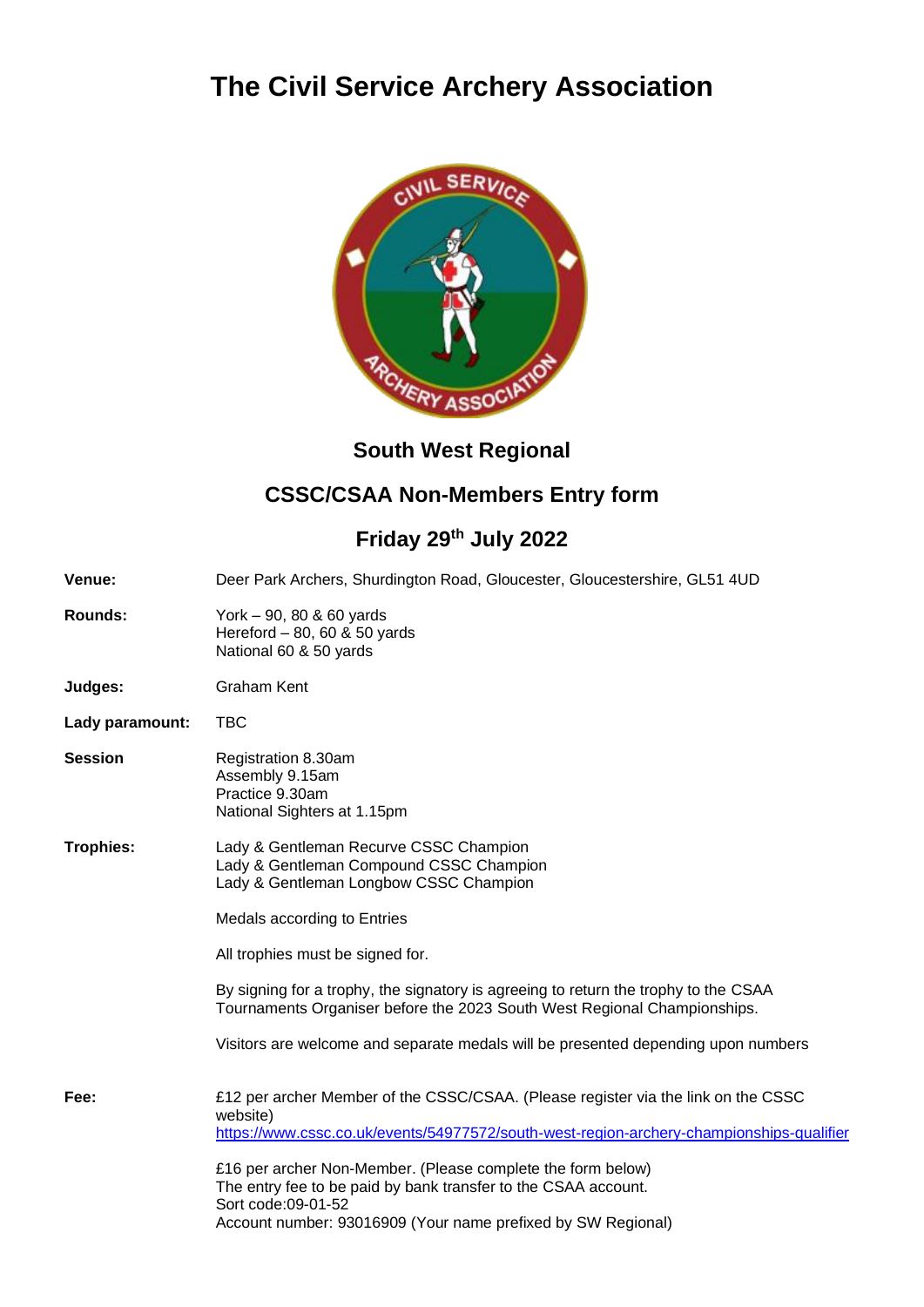| Entry forms to:      | Via E-mail to <b>grchery</b> southwest@csscvolunteer.co.uk .  |
|----------------------|---------------------------------------------------------------|
| <b>Enquiries to:</b> | Karen Macey grchery.southwest@csscvolunteer.co.uk             |
| <b>Closing date:</b> | 20 <sup>th</sup> July 2022 or when full.                      |
| Dress:               | Archery GB dress regulations as shown in rule 307 will apply. |

### **Please note:**

1. In view of the provisions of the Archery GB Safeguarding Policies, anyone wishing to take photographs or videos at this tournament must register with the tournament organiser.

#### **General notes:**

1. A valid G.N.A.S. card must be produced upon request of the organiser.

#### **COVID**

- 1. The competition will be run strictly in accordance with the latest Archery GB COVID guidance appliable on the day.
- 2. Anyone with COVID symptoms should not attend on the day